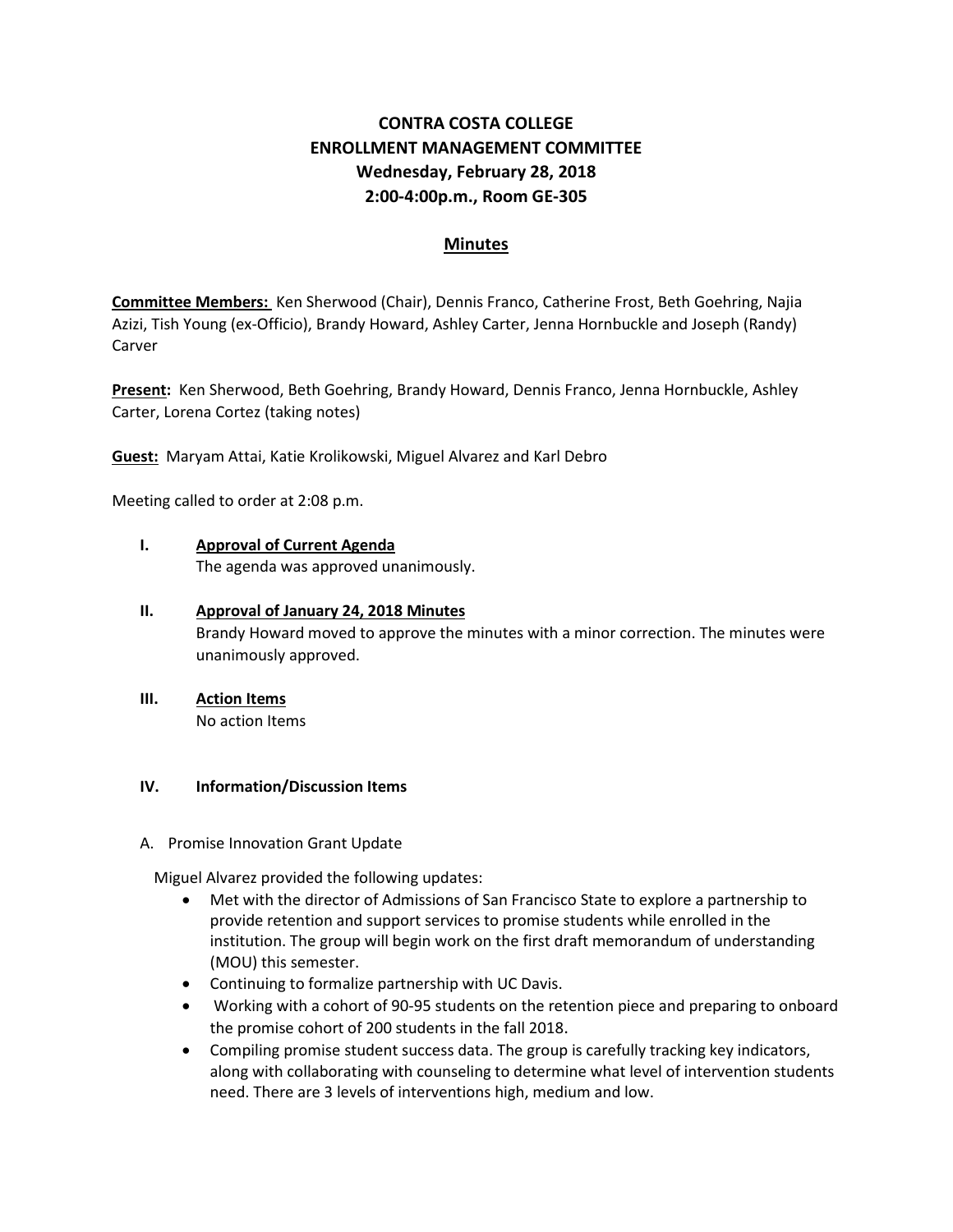• Students who qualify for Extended Opportunity Programs and Services (EOPS) are encouraged to participate in the program to increase student success.

The committee discussed the data sources the promise team has used. Miguel Alvarez shared that data comes from SARS, Colleague, departments and WCCUSD. The data will be used to assess the effectiveness of the program's services to students, answering the question: Was the first year impactful for a student to remain on campus? Compiling the data was a challenge, taking about 84.2 hours to complete. There are Client Relations Management Software (CRM) available, like Salesforce that could compile the data in just a few hours. The Contra Costa Community College District would have to discuss and take time to decide if such systems could be supported and implemented districtwide successfully.

### B. Outreach Report

Maryam Attai provided an overview of the outreach activities for February and March.

February (updated list)

- 6 application workshops
- Attended the Coronado Neighborhood Council; the group showed interest in the FLOW program.

March (scheduled)

- 10 college prep workshops (Hercules, DeAnza, Aspire, El Cerrito, Kennedy, Richmond, UCB Trio Academy)
- 4 drop- in counseling (DeAnza, Hercules, John Swett, Richmond)
- career and major workshop at El Cerrito Highschool
- 5 application workshops (DeAnza, Hercules, John Swett, Richmond)
- 10 orientation & assessment workshops (Aspire, DeAnza, El Cerrito, Hercules, Kennedy, Richmond, John Swett, Pinole, Vista)
- 3 college panels in Oakland and Richmond
- 3 college fair at Berkeley, Oakland and Richmond
- Tabling at Health Services Day
- 4 campus tours, the visitors are Valley View Charter, WCC Adult Ed and Richmond **Ministers**

The outreach work is taking place through many avenues from workshops and events to getting college materials to PTA meetings, community groups like churches and increasing the education for parents about college. There is also a counselor lead who assist in coordinating local high school counselors to do college preparedness work becoming a more centralized system to increase information flow and the visibility of the college.

## C. Committee Structure

Ken Sherwood led the discussion to restructure the Enrollment Management Committee. The name will change to the Marketing and Recruitment Committee. The committee composition was discussed the possible new members from the following departments: Outreach Coordinator, Office of Student Life, Workforce & Economic Development, Institutional Effectiveness, Middle College,